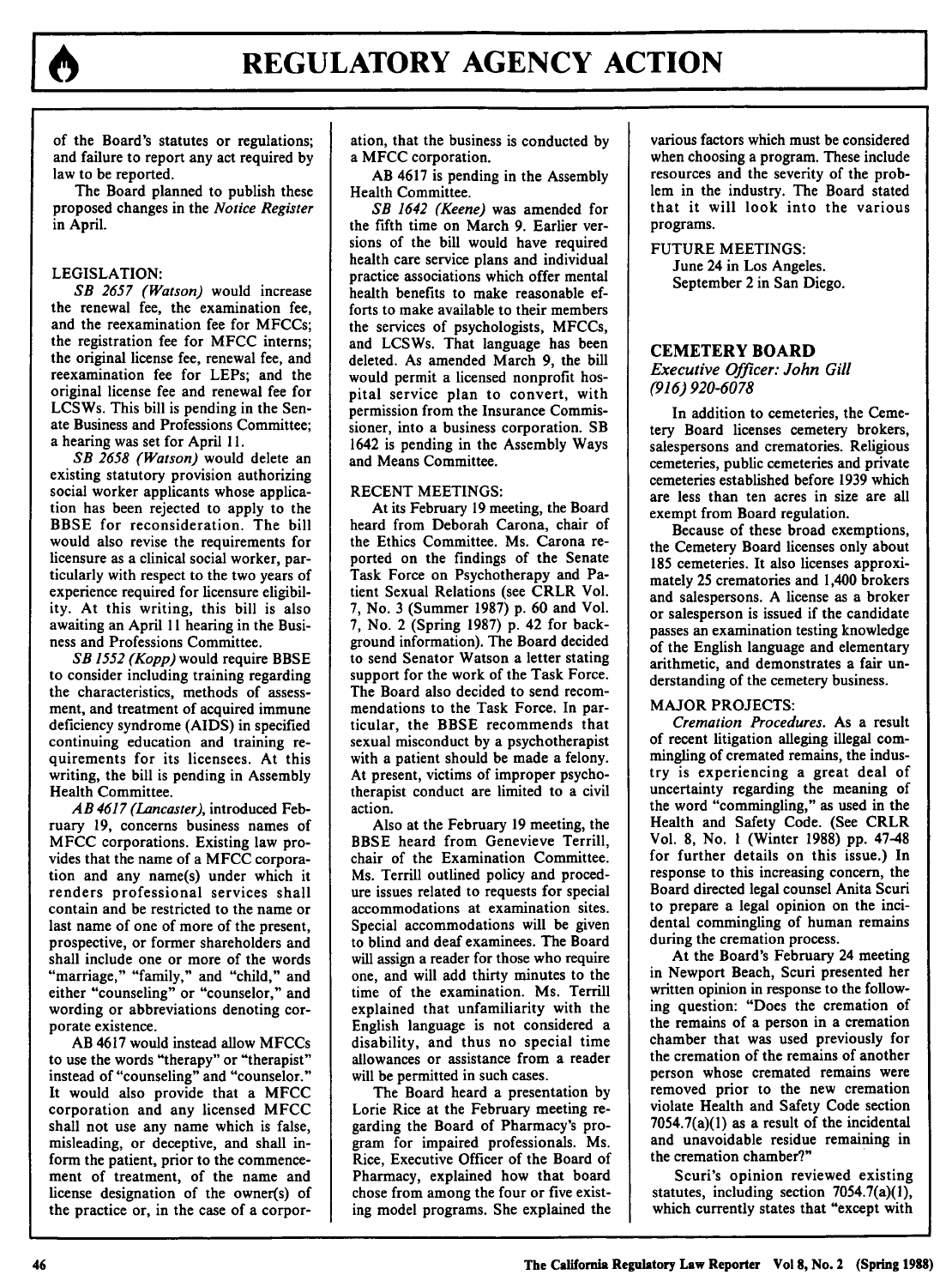the express written consent of the person entitled to control the disposition of the remains, no person shall...cremate the remains of more than one person at the same time in the same cremation chamber." Health and Safety Code section **7010** defines "cremation" as "the reduction of the body of a deceased person to cremated remains in a crematory....' "Cremated remains" are defined in section **7002** as "human remains after incineration and necessary processing under section 7054.1 in a crematory. Additionally, section **7001** defines "human remains" or "remains" as "the body of a deceased person, and includes the body in any stage of decomposition and cremated remains." Scuri's opinion states that "it is clear from the...definitions that the law is directed to the *act* of cremating more than one human body at the same time in the same cremation chamber. Cremation is, **by** definition, the act of incinerating the *body* of a deceased person." Therefore, "[t]he incineration of 'incidental and unavoidable residue' from a prior cremation does not constitute the 'cremation' of a body."

In support of her view, Scuri cited a June 12, **1987** opinion addressing the proper disposition of anatomical parts received from a hospital. The **1987** opinion concludes that "since Section **7054.7** refers to 'remains,' it applies to the body of a deceased person and does not apply where there is no deceased person." **By** analogy, Scuri's opinion states that "incidental and unavoidable residue' is not the body of a deceased person and the fact that such residue remains from prior cremations does not...constitute a violation of Section 7054.7(a)(1)."

Following a brief synopsis of Scuri's opinion and related background information, Executive Director John Gill reminded the Board of its authority to either accept or reject the opinion or ask the Attorney General's office for a formal opinion. He also reiterated that the Attorney General will not issue a formal opinion prior to an in-house opinion from the licensing agency. Gill opined that because Scuri's opinion serves the Board's needs, a more formalized opinion is unnecessary. He also cited the cost of an Attorney General's opinion and the time involved in obtaining one. After some discussion, the Board accepted Scuri's opinion.

*Cremated Remains Particle Size Standards.* The Board's February 24 agenda also provided for discussion of proposed regulations and/or legislation to establish cremated remains particle size standards. As a result of the frequent problem of having excess cremated remains after inurnment, the profession is functioning with uncertainty as to what procedure to take should the cremated remains not entirely fit into an urn.

The issue was originally set for discussion at the Board's December **8** meeting pursuant to the written request of an attorney representing a Board licensee. The attorney appeared before the Board on December **8** to answer questions concerning his request to seek amendment of Division **7** of the Health and Safety Code to stipulate a maximum particle size. Currently, Health and Safety Code section 7054.1 states "no cremated remains shall be removed from the place of cremation, nor shall there be any charge for the cremation, unless the cremated remains have been processed so that they are suitable for inurn**ment...."** In addition, staff counsel was present on December 8 to advise the Board whether particle size could be set by regulations or if legislation would be required. The Board, however, passed a motion to continue discussion of the issue at the Board's February 24 meeting. The Board also directed the staff to solicit written comments from Board licensees and to draft a proposed regulation setting particle size standards for cremated remains.

At the Board's direction, the staff sent a letter dated December **31** to all certificate of authority holders and all crematory licensees requesting written comments on the issue. The letter also published notice of the Board's intent to hear oral testimony on the issue at its February 24 meeting. In addition, the staff drafted a regulation which would establish a maximum particle size for cremated remains.

For the Board's review and discussion at its February 24 meeting, the staff included its proposed regulation in the Board members' meeting package. The proposed regulation states as follows: "pursuant to Section 7054.1 of the Health and Safety Code, 'suitable for inurnment' means the reduction of cremated human remains in such a manner that the largest dimension of any remaining particle does not exceed five millimeters; provided, however, that if a person entitled to control the remains...provides written authorization that such is contrary to their religious tenets, the five millimeter dimension requirement shall not apply." For the Board's further information and review, the staff included in the Board's package a statute from the state of Washington which establishes five millimeters as the maximum size for cremated remains.

Several written comments from licensees were also provided to Board members prior to the February 24 meeting. The vice-president and general manager of a Sacramento mortuary and cemetery commented that after reviewing the Board's request with his staff, "the general consensus was that larger particles, which are clearly recognizable as bone fragments, are, in fact, offensive not only to the public, but even to certain members of our staff who are involved with the handling of the remains." Conversely, he noted that transferring pulverized remains from one container to another (such as from a plastic container to an urn) can produce a residue in the air. He also stated that bone fragments are not recognizable when remains are in a pulverized state. His resolution is "a particle size large enough to not produce the 'dust' in the air, and yet small enough as to not produce a jagged fragment."

A Mill Valley cemetery and mortuary manager noted that most states have statutes indicating the appropriate size of cremated remains particles. He stated that "California's law is ambiguous and needs clarification." He also noted that bone fragments must be reduced to a small size to ensure inurnment of the entire cremated remains. Inurnment is further complicated when suppliers sell urns which are too small. He stated that the profession's most common method for reducing bone fragments is a mechanical processor, and suggested that uniformity throughout the industry could be obtained if manufacturers of cremated remains processors were required to adhere to minimum specifications regarding the output size of cremated remains and if the Board established a minimum urn size.

A licensee from Beaumont stated that "[a]ll cremated remains should be reduced to sand particle size or to powder through the use of an industry-recognized processor. This particle size will facilitate placement of the entire remains in most standard-sized urns."

At the Board's February 24 meeting, John Gill suggested that the discussion center around the concept of proposing legislation and not regulation. Gill suggested this course of action based upon Anita Scuri's opinion that the Cemetery Act does not authorize the Board to enforce the statutes comprising Division 7 of the Health and Safety Code; thus, the Board would have no authority to administer or enforce particle size stand-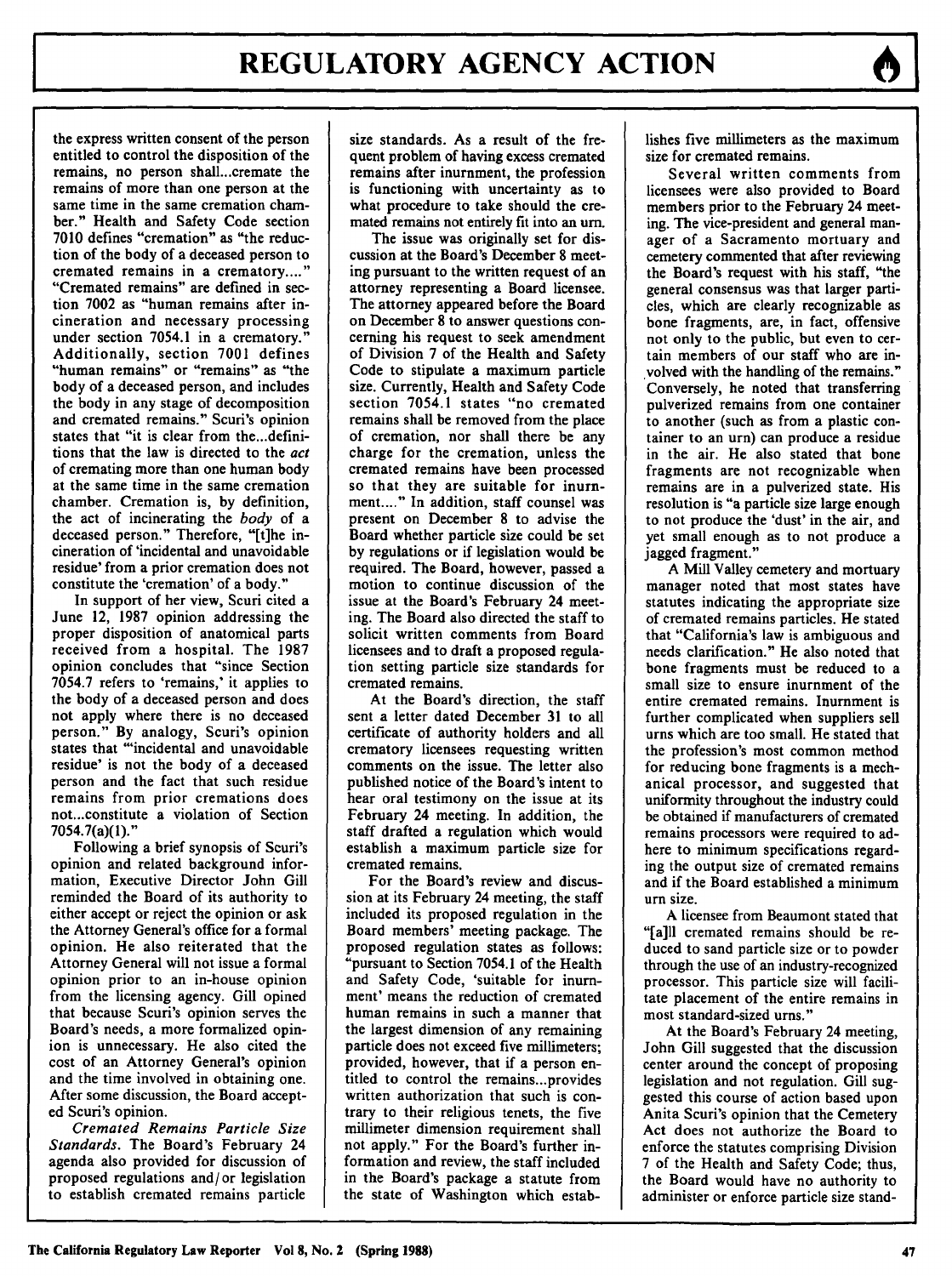

ards adopted under those statutes.

Board Chair George Griffiths questioned the efficiency and propriety of hearing comments and testimony on proposed legislation which had not yet been drafted and which was not technically before the Board. John Gill commented that, judging from the amount of written comments received **by** staff and the presence of a considerable number of industry members at the meeting, the issue is an important concern of the profession. He then asked for the Board's direction regarding the presence of industry members at the meeting planning to give oral testimony on the issue. Mr. Gill stated that the Board could hear the testimony if it so chose, but the comments would only be relevant to legislation and not to regulation. Mr. Griffiths interjected that **"we** don't have any proposed legislation before us at this time." Board member Cuffie Joslin initially stated that she wanted to hear some testimony because the profession's concerns and suggestions would provide helpful information when drafting the legislation. However, Frank Haswell stated that the consumer and industry members would be able to give more informed opinions concerning the legislation after it is drafted, as opposed to speaking on an issue not presently before the Board.

After considerable discussion, Cuffie Joslin requested the staff to place discussion of the issue on the agenda for the next Board meeting. As a result, industry members who wish to testify will again have to make arrangements to attend the Board's next meeting.

#### LEGISLATION:

*SB 2775 (Roberti)* would authorize disciplinary action against any Board licensee or registrant for unprofessional conduct. The bill would define "unprofessional conduct" as including but not limited to the following: "(a) violating or attempting to violate...or assisting in or abetting the violation of this chapter **...or** of any federal or state law or regulation governing the disposition of human remains, operation of cemeteries or crematories, the sale of cemetery property or the sale of cemetery or crematory services or commodities; **(b)** negligence; (c) incompetence." At this writing, the bill is pending in the Senate Business and Professions Committee.

*AB 2866 (LaFollette),* which is pending in the Assembly Local Government Committee, would amend sections **8250, 8580,** and **8585** of the Health and Safety Code, relating to cemeteries. Existing law regulating private cemeteries exempts from its provisions any cemetery organized, controlled, and operated **by** a religious organization. This bill would limit that exemption to a cemetery which was not previously a private cemetery.

Existing **law** requires that property dedicated to cemetery purposes be held and used exclusively for cemetery purposes, unless and until the dedication is removed from all or any part of it **by** an order and decree of the superior court of the county in which the property is situated. This bill would require the notice of removal of dedication to be published in a newspaper of general circulation in the county in which the cemetery is located, and would additionally require the notice to be given to all organizations and individuals who have previously requested the notice.

Existing law requires that whenever ownership of any cemetery authority is proposed to be transferred, the cemetery authority must notify the Cemetery Board and also publish a notice of the change of ownership in a newspaper of general circulation in the county in which the cemetery is located. This bill would require the notice to be given to all organizations and individuals who have previously requested the notice and also to be given to owners of plots.

*AB 4233 (Hannigan),* which is pending in the Assembly Health Committee, would require the Board to inspect the books, records, and premises of crematories; failure to allow that inspection would be grounds for the immediate license suspension.

Existing law makes it unlawful for any person to remove any part of any human remains from any place where it has been interred or deposited awaiting interment with intent to sell it or dissect it without authority. This bill would include dental gold or silver, before or after cremation, within that prohibition; and would delete the intent to sell or dissect the part from that prohibition.

Existing law makes it unlawful to cremate the remains of more than one person at the same time in the same chamber. This bill would provide that the unintentional commingling of remains with the incidental and unavoidable residue remaining in the chamber is not a violation of law. *(See supra* MAJOR **PROJECTS** and CRLR Vol. **8,** No. **1** (Winter **1988) pp.** 47-48.)

*SB 89 (Boatwright),* which would have repealed the statutes creating the Cemetery Board, transferred the Board's powers and duties to the Board of Funeral Directors and Embalmers, and increased the membership of the Funeral Board **by** adding a cemetery industry representative, has been dropped **by** its author. (See CRLR Vol. **7,** No. **3** (Summer **1987) p. 62** and Vol. **7,** No. 2 (Spring **1987) p.** 43 for further discussion of this bill.)

### **RECENT** MEETINGS:

At the Board's February 24 meeting, Board member Frank Haswell and Executive Officer John Gill reported on their recent attendance at a meeting with Board of Funeral Directors and Embalmers President Randall Stricklin and Executive Officer James Allen. Mr. Haswell addressed the boards' most recent attempt to mutually approve a proposal which sets forth types of permissible advertising and/or arranging of cremation services by funeral directors who do not hold a cemetery broker's or crematory license. An earlier proposal, jointly drafted by the Cemetery Board's Subcommittee on Brokerage Requirements and the Licensing and Enforcement Committee of the Board of Funeral Directors and Embalmers, was previously disapproved by both boards. (See CRLR Vol. 7, No. 4 (Fall 1987) p. 43; Vol. 7, No. 3 (Summer 1987) pp. **62-** 63; Vol. 7, No. 2 (Spring 1987) pp. **50-** 51; Vol. 7, No. I (Winter 1987) p. 44; and Vol. 6, No. 2 (Spring 1986) p. 42 for details on this issue.)

Mr. Haswell discussed the group's inability to formulate an acceptable revision of the proposal. He informed the Board that "we agreed basically to disagree. We could not agree on wording." If the proposal had been approved **by** both the Cemetery and Funeral Directors Boards, it would be issued to licensees of both boards to guide those licensees who advertise cemetery and/or cremation services, and to assist the Cemetery Board in enforcing statutes establishing cemetery brokerage requirements. After considerable discussion, the Board directed Mr. Haswell to draft a letter from the Cemetery Board for distribution to its licensees, and possibly licensees of the Funeral Directors Board, and to present it at the Board's next meeting.

Also on February 24, John Gill presented for review the finalized draft of the Board's proposed addition of section **9719,** chapter **19** of the Business and Professions Code, and amendments to sections **7051** and **7054.7,** Chapter 12 of the Health and Safety Code, introduced as AB 4233 (Hannigan) *(see supra* LEGISLATION).

Legal counsel Anita Scuri commented that inclusion of the words "shall be